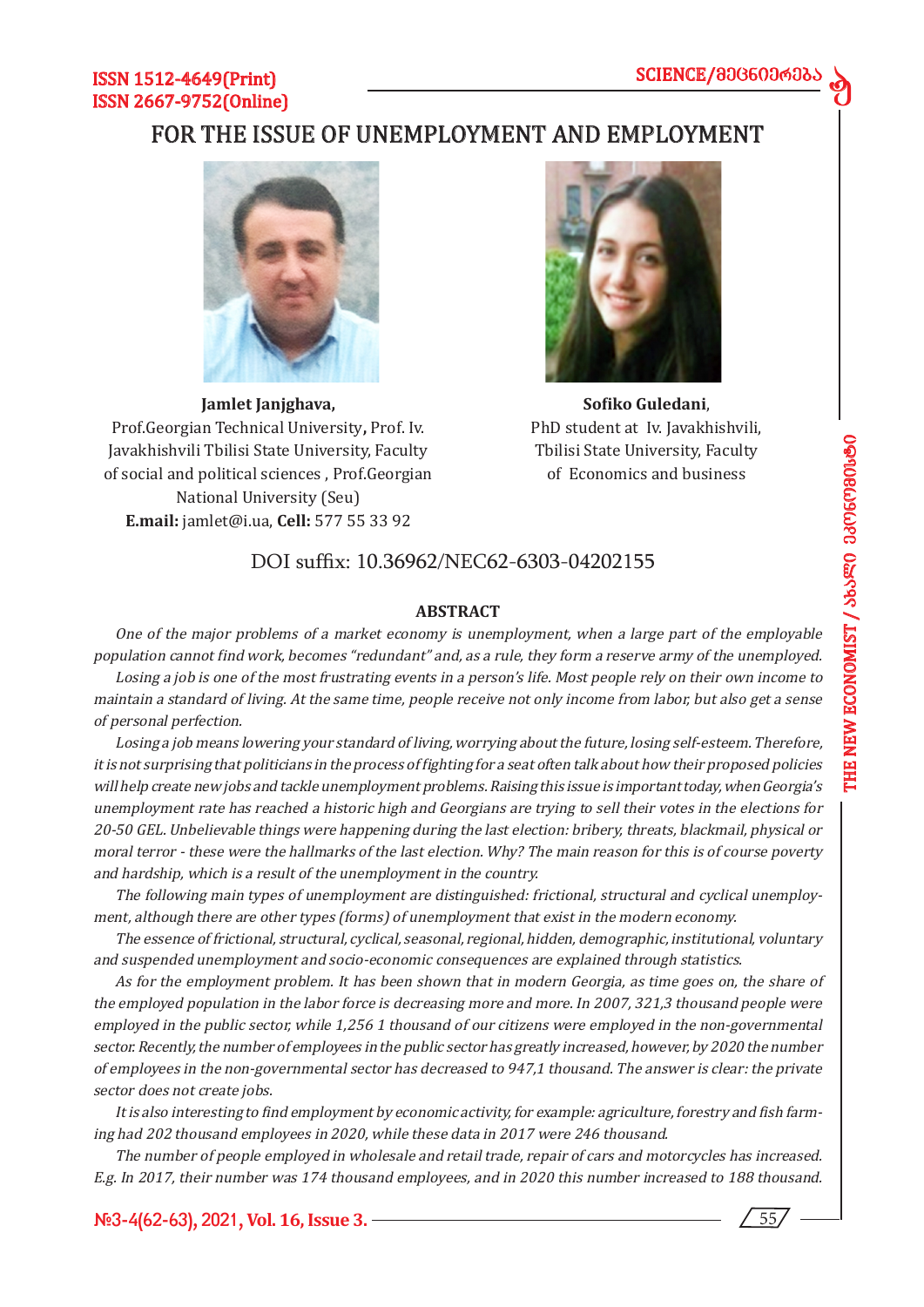All this shows that we are a nation mainly employed in the field of trade and not a producing nation. The number of car and motorcycle mechanics has greatly increased. This shows that mostly our citizens are buying old, depreciated cars and motorcycles, that need major repairs.

In addition, the number of employees in the field of transport and warehousing has positive dynamics. In 2017, 70,1 thousand people were employed here, and in 2020, their number increased to 79,2 thousand.

Employment in economic activities, various sectors of the economy, rural and urban employment in different age groups are shown, as well as the number of self-employed.

**Keywords:** Unemployment, employed, market economy, income, economic activities, unemployment problems.

# *უმუშევრობისა და დასაქმების საკითხისათვის*

#### **ჯამლეტ ჯანჯღავა,**

საქართველოს ტექნიკური უნივერსიტეტის პროფესორი, თბილისის სახელმწიფო უნივერსიტეტის, სოციალურ და პოლიტიკურ მეცნიერებათა ფაკულტეტის პროფესორი, საქართველოს ეროვნული უნივერსიტეტის, (სეუ)პროფესორი ელ.ფოსტა: jamlet@i.ua, მობ: 577 55 33 92

#### **სოფიკო გულედანი,**

თსუ ეკონომიკის და ბიზნესის ფაკულტეტის დოქტორანტი

### **ანო ტა ცია**

საბაზრო ეკონომიკის ერთ-ერთი მნიშვნელოვანი პრობლებაა- უმუშევრობა, რომლის დროს შრომი <sup>უ</sup>ნარიანი მოსახლეობის დიდი ნაწილი ვერ პოულობს სამუშაოს, იქცევა ,,ზედმეტ" მოსახლეობად და როგორც წესი ისინი ქმნიან უმუშევართა სარეზერვო არმიას. სამუშაო ადგილის დაკარგვა ერთ-ერთი ყველაზე უსიამოვნო მოვლენაა ნებისმიერი ადამიანის ცხოვრებაში. ადამიანი უმრავლესობა საკუთარი შრომით შემოსავლებზე ამყარებს ცხოვრების დონის შენარჩუნებასთან დაკავშირებულ იმედებს. ამასთან, ადამიანები შრომისაგან არა მხოლოდ შემოსავალს, არამედ არამედ პიროვნული სრულყოფილების <sup>გ</sup>რძნობასაც იღებენ.

სამუშაო ადგილის დაკარგვა ცხოვრების დონის შემცირებას, მომავალზე წუხილს, საკუთარი თავის პატივისცემის დაკარგვას ნიშნავს ამიტომაც არ გვიკვირს, რომ პოლიტიკოსები სავარძლისადმი ბრძოლის პროცესში ხშირად საუბრობენ, თუ როგორ შეუწყობს ხელს, მათ მიერ შემოთავაზებული პოლიტიკა ახალი სამუშაო ადგილების შექმნას და უმუშევრობის პრობლების დაძლევას.

ამ საკითხის წამოწევა მნიშვნელოვანის დღეს, როცა საქართველომ უმუშევრობის დონემ ისტორიულ მაქსიმუმს მიაღწია და ქართველი ყველა გზებით ცდილობას 20-50 ლარად გაყიდოს თავისი ხმა არჩევნებზე. წარმუდგენელი რამ ხდებოდა ბოლო არჩევნებზე. მოსყიდვა, მუქარა, შანტაჟი, ფიზიკური თუ მორალური ტერორი - ეს იყო ბოლო არჩევნების დამახასიათებელი თვისება.რა იყო ეს- ამის ძირითადი მიზეზი- რა თქმა უნდა სიღარიბე და გაჭირვებაა, რომელიც არის შედეგი უმუშევრობისა, რომელიც ქვეყანაში არის.

გამოყოფენ უმუშევრობის შემდეგ ძირითად სახეებს, ესენია: ფრიქციული, სტრუქტურული და ციკლური იმუშევრობა, თუმცა არსებობს უმუშევრობის სხვა სახეები (ფორმები), რომლებიც არსებობენენ თანამედროვე ეკონომიკაში.

ამის მერე, სტატისტიკური მონაცემების მეშვეობით, განმარტებულია ფრიქციული, სტრუქტურული, ციკლური, სეზონური, რეგიონალური, ფარული, დემოგრაფიული, ინსტუტუციონალური, ნებაყოფილეებითი და შეჩერებული უმუშევროვის არსი და სოციალურ -ეკონომიკური შედეგები.

რაც შეეხება, დასაქმებია პრობლემას. ნაჩვენები რომ, თანამედროვე საქართველოში რაც დრო გადის სულ უფრო და უფრო მცირდება დასაქმებული მოსახლეობის ხვედრითი წილი სამუშაო ძალაში 2007 წელს სახელმწიფო სექტორში დასაქმებული იყო 321,3 ათასი ადამიანი, ხოლო არასახელმწიფო სექტორში დასაქმებული იყო 1,2561 ათასი ჩვენი მოქალაქე. იმ დროს როცა სახელმწიფო სექტორში, ბოლო პერიოდში

ed

56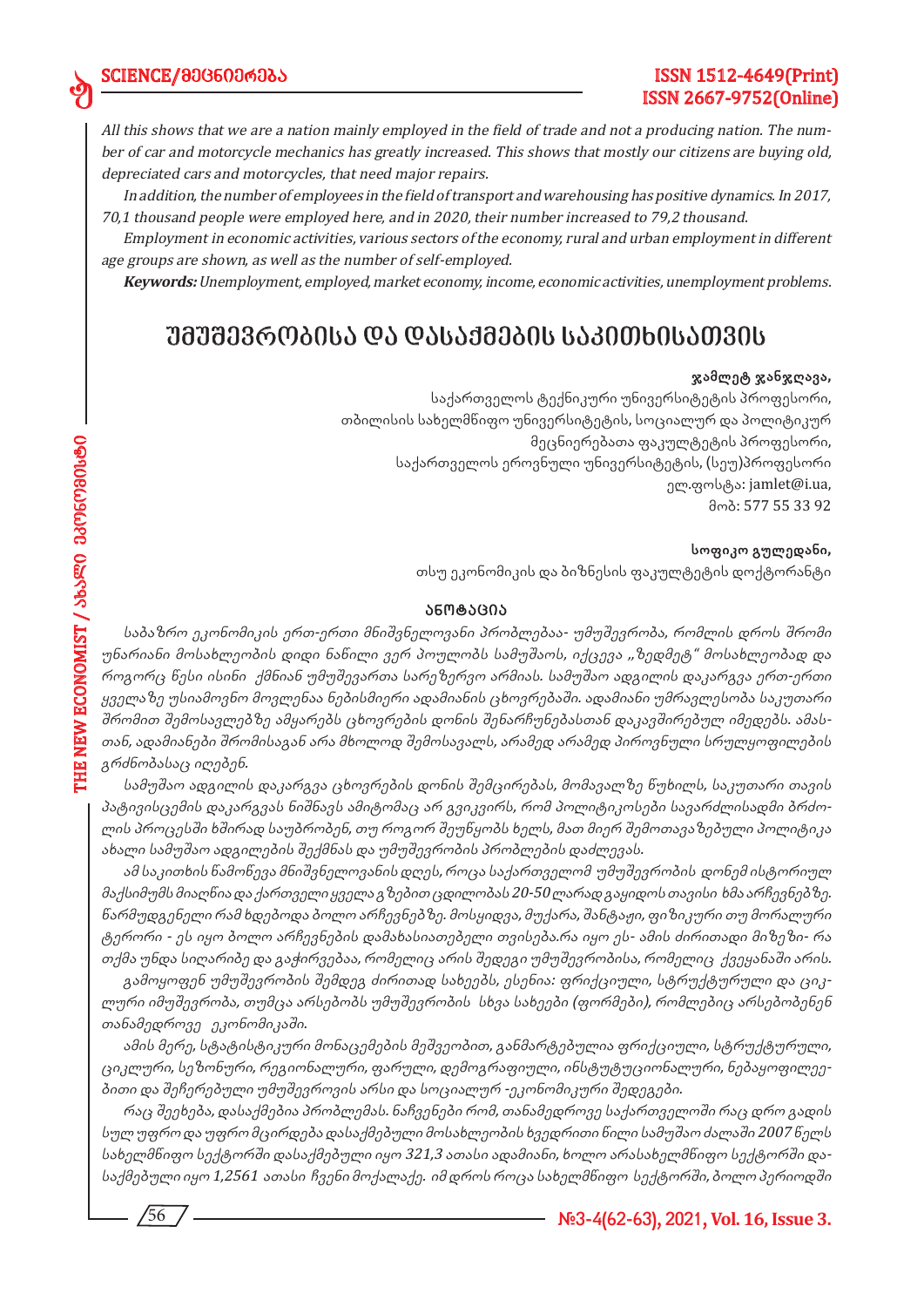d

# ISSN 1512-4649(Print) ISSN 2667-9752(Online)

ძალიან გაიზარდა მოსამსახურეთა რიცხვი. 2020 წ. 947,1 ათასამდე შემცირდა არასახელმწიფო სექტორში დასაქმებულთა ოდენობა.პასუხი არის ცალსახად, ჩვენთან კერძო სექტორი არ ქმნის სამუშაო ადგილებს.

ასე საინტერესოა, დასაქმება ეკონომიკური საქმიანობის მიხედვით მაგ: სოფლის, სატყეო და თევზის მეორნეობაში 2020 წელს იყო 202 ათასი დასაქმებული, როცა ეს მონაცები 2017 წელს 246 ათასი იყო . გაზრდილია საბითუმო და საცალო ვაჭრობის, ავტომობილებისა და მოტოციკლეტების რემონტზე დასაქმებული ადამიანების რიცხვი. მაგ. 2017 წელს მათი რაოდენობა იყო 174 ათასი დასაქმებული, ხოლო 2020 წელს ეს რიცხვი 188 ათასამდე გაიზარდა. ყოველივე ეს აჩვენებს, რომ ჩვენ ვართ ძირითადში ვაჭრობის სფეროში დასაქმებული ერი და არა მწარმოებელი ერი. ძალიან არის გაზრდილი ავტომანქანების და მოტოციკლეტების ხელოსნების რიცხვი, ეს აჩვენებს იმას, რომ ძირითადში ჩვენ მოქალაქეები ყიდულობებ ძველ, ამორტიზირებულ მანქანებს და მოტოციკლებს, რომლებიც საჭიროებენ სერიოზულ რემონტს.

ასევე, დადებითი დინამიკა აქვს ტრანსპორტის და დასაწყობების სფეროში დასაქმებულთა რიცხოვნობას. 2017 წელს აქ დასაქმებული იყო 70,1 ათასი ადამიანი, ხოლო 2020 წელს მათი რიცხვი 79,2 ათასამდე გაიზარდა.

ასევე, მოცემული დასაქმების მონაცემები ეკონომიკის სხვა დარგებში. ასევე ნაჩვებებია დასაქმება ეკონომიკური საქმიამობის, ეკონომიკის სხვადასხვა დარგების, სქესობრივ ჭრილში დასაქმება, სოფლად და ქალაქად დასაქმება, სხვადასხვა ასაკობრივ ჯგუფებში. ასევე, მოცემულია თვითდასაქმებულთა რაოდენობა.

**საკვანძო სიტყვები:** უმუშევრობა, დასაქმებული, საბაზრო ეკონომიკა, შემოსავალი, ეკონომიკური საქმიანობა, უმუშევრობის პრობლემა.

#### **შე სა ვა ლი**

საბაზრო ეკონომიკის ერთ-ერთი მნიშვნელოვანი პრობლებაა უმუშევრობა, რომლის დროს შრომისუნარიანი მოსახლეობის დიდი ნაწილი ვერ პოულობს სამუშაოს, იქცევა «ზედმეტ» მოქალაქედ და როგორც წესი, ქმნის უმუშევართა სარეზერვო არმიას.

სამუშაო ადგილის დაკარგვა ერთ-ერთი ყველაზე უსიამოვნო მოვლენაა ნებისმიერი ადამიანის ცხოვრებაში. მოსახლეობის უმრავლესობა საკუთარი შრომით მიღებულ შემოსავლებზე ამყარებს ცხოვრების დონის შენარჩუნებასთან დაკავშირებულ იმედებს. ამასთან დასაქმებული ადამიანი, არა მხოლოდ შემოსავალს იღებს,არამედ თავს პიროვნულადაც სრულყოფილად გრძნობს.

სამუშაო ადგილის დაკარგვა ცხოვრების დონის შემცირებას, მომავალზე წუხილს, საკუთარი თავის პატივისცემის დაკარგვას ნიშნავს.ამიტომაც არ გვიკვირს, როდესაც პოლიტიკოსები «სავარძლისთვის» ბრძოლისას ხშირად საუბრობენ, თუ როგორ შეუწყობს ხელს მათ მიერ შემოთავაზებული პოლიტიკა ახალი სამუშაო ადგილების შექმნასა და უმუშევრობის პრობლების დაძლევას.

სახელმწიფოს ცხოვრების დონის მნიშვნელოვანი მაჩვენებელია ამა თუ იმ ქვეყანაში არსებული უმუშევრობის დონე.ადამიანებს, რომლებსაც სურთ შრომა, მაგრამ ვერ შოულობენ სამუშაოს, ვერ შეაქვთ შექმნაში თავიანთი წვლილი მთლიანი შიდა პროდულტის შექმნაში. იმის მიუხედავად, უმუშევრობის გარკვეული დონის არსებობა გარდაუვალია რეალურ ეკონომიკაში, სადაც კი ათასობით ფირმა და მილიონობით მშრომელია, უმუშევრობის დონე მაინც არსებობს. ასე რომ, რაც უფრო მეტადაა მოსახლეობა დასაქმებული ამა თუ ქვეყანაში, მით უფრო მეტია ამ ქვეყნების მთლიანი შიდა პროდუქტი და მით უფრო მეტადაა განვითარებული სახელმწიფო.

ამ საკითხის განხილვა მნიშვნელოვანია დღეს, როცა საქართველოში უმუშევრობის დონემ ისტორიულ მაქსიმუმს მიაღწია და ქართველი ყველა გზით ცდილობს 20-50 ლარად გაყიდოს თავისი ხმა არჩევნებზე. წარმოუდგენელი რამ ხდებოდა ბოლო არჩევნებზე.მოსყიდვა, მუქარა, შანტაჟი, ფიზიკური თუ მორალური ტერორი - ეს ყველაფერი იყო ბოლო არჩევნებისთვის დამახასიათებელი სიტუაცია. ამის ძირითადი მიზეზი, რა თქმა უნდა სიღარიბე და გაჭირვებაა, რომელიც არის შედეგი ქვეყანაში არსებული უმუშევრობისა.

ამ სტატიაში ჩვენ სტატისტიკური მაჩვენებლებით შევეცდებით მიმოვიხილით, რა ხდება ამ მიმართულებით ს<u>აქართველოში</u>, როგორია უმუშევრობა და დასაქმების დონე ჩვენს ქვეყანაში.

როგორც ვთქვით, უმუშევრობა საბაზრო ეკონომიკის თანხმლები სოციალურ-ეკონომიკური მოვლენაა. უმუშევრობის პირობებში ეკონომიკურად აქტიური მოსახლეობის ნაწილი ვერ იყენებს თავის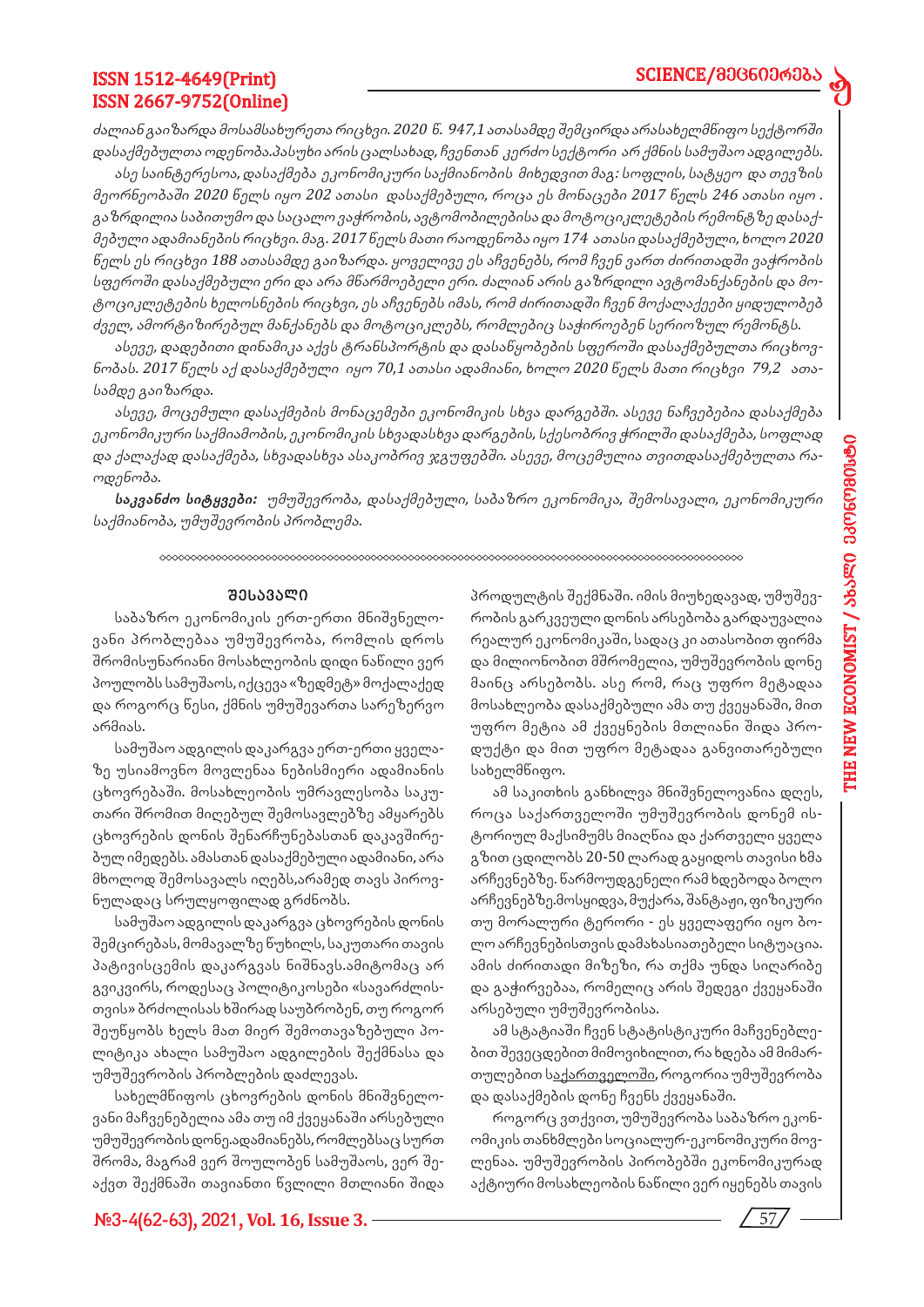# SCIENCE/800600606

სამუშაო ძალას. შრომის ბაზარზე დარღვეულია მოთხოვნასა და მიწოდებას შორის წონასწორობა. ამიტომ იქმნება სამუშაო ძალის სიჭარბე.

გამოყოფენ უმუშევრობის შემდეგ ძირითად სახეებს, ესენია: ფრიქციული, სტრუქტურული და ციკლური და სხვა სახის უმუშევრობას. განვიხილოთ თითოეული მათგანი.

**ფრიქციული უმუშევრობა** – ეს არის უმუშევრობა, რომელიც წარმოიშობა მომუშავის ერთი სამუშაო ადგილიდან მეორეზე გადასვლისას, რომელიც ძირითადში არის ნებაყოფილებითი პროცესი და განპირობებულია რამდენიმე მიზეზით:

1. **ახალი სამუშაო ადგილის ძიებით;** ( რომელიც არის უფრო შემოსავლიანი);

2. **მომხიბლავი ახალი სამუშაო პირობებით ;**

3. **ჯანმრთელობის მდგომარეობის გაუარესებით;**

#### 4. **ოჯახური მდგომარეობის შეცვლით;**

თანამედროვე საქართველოში,საბედნიეროდ, მომრავლდა ისეთი შემთხვევები,როცა ახლად შექმნილი ოჯახები უარს ამბობენ არსებულ სამუშაოზე და ახალ სამუშაოს ირჩევენ, რომელიც უფრო მომხიბლავია,რაც იძლევა ვაკანტური ადგილების სწორად განსაზღვრის საშუალებას. სწორი ინფორმაციის მიღების შემდეგ ისინი ნებაყოფილებით ტოვებენ არსებულ სამუშაო ადგილებს.

რაც შეეხება სტრუქტურულ უმუშევრობას, იგი არის არანებაყოფლობითი ფორმით და ძირითადად მიმდინარეობს, მაშინ, როცა დასაქმებული ვერ პასუხობს კვალიფიკაციის შესაბამის დონეს და სამუშაოდან თავისუფლდება უშუალოდ ორგანიზაციის ხელმძღვანელების მიერ. ასეთ დროს დასაქმებულს ეუბნებიან, რომ იგი ვერ პასუხობს არსებულ გამოწვევებს და ამის გამო დაითხოვეს სამსახურიდან. აქვე ამატებენ, რომ შესაბამისი კვალიფკაციის ამაღლების შემდეგ დააბრუნებენ სამსახურში. მაგ. როცა საქართველო გადავიდა ბუღალტრული აღრიცხვის საერთაშორისო სტანდარტებზე და შემოვიდა კომპიუტერული საბუღალტრო პროგრამები, ძალიან ბევრი მოქმედი,საბჭოთა კავშირის დროინდელი ბუღალტერი, ახალი რეალობის გამო, გაათავისუფლეს სამსახურიდან. განსაკურთებით უმუშევართა რაოდენობა გაიზარდა იმ ობიექტებში, რომელთა პრივატიზება თავის დროზე კანონის დარღვევით განხორციელდა, არ შენარჩუნდა სავალდებულო, საწარმოს პროფილი. ამის შედეგად კი მუშაკები მასობრივად დაითხოვეს სამსახურებიდან.

ციკლური უმუშევრობა კი გამოწვეულია უმუშევრობის გადახრით მისი ბუნებრივი დონიდან.

ცნობილია, რომ უმუშევრობის ბუნებროვი დონე კი არის ის დონე, რომელიც ბუნებაში არსებობს და იგი ბოლო მონაცემებით შეადგენს 4-5.5 პროცენტს. ციკლის ეს სტადია ხასიათდება ერთობლივი დანახარჯების დაბალი დონით, როცა საქონელსა და მომსახურებაზე მოთხოვნა მცირდება, მნიშვნელოვნად ეცემა წარმოებისა და დასაქმების დონე, იზრდება დასაქმებულთა გამოთავისუფლების მასშტაბები, შესაბამისად, უმუშევრობის დონე მკვეთრად იზრდება.

გარდა ამისა, საქართველოში არსებობს სეზონური უმუშევრობა მრავალ დარგში (მაგ. სოფლის მეურნეობა, კვების მრეწველობა, მშენებლობა) სხვადასხვა მიზეზის გამო წარმოება არის სეზონური. მაგალითად, ტურიზმის სფეროში მომუშავე ადამიანების დიდი ნაწილი დასაქმებულია ზაფხულში, ხოლო სხვა სეზონზე სამუშაო თითქმის არ აქვს. იგივე შეიძლება ითქვას შემოდგომაზე, როცა სასოფლო-სამეურმეო სამუშაოებზე მოქალაქეები არიან დასაქმებულნი, ხოლო სხვა პერიოდში ისინი რჩებიან სამუშაო ადგილის გარეშე.

აგრეთვე, არსებობს რეგიონალური უმუშევრობა. არცთუ იშვიათად ადგილი აქვს ქვეყნის ცალკეული რეგიონების მიხედვით სპეციფიკური, ბენებრივი-ეკონომიკური პირობების (მცირე მიწიანობის, სამუშაო ადგილების უკმარისობა და ა.შ). მაგ. ასეთი რეგიონებს განეკუთვნება: რაჭა- ლეჩხუმი, სვანეთი, მთიანი აჭარა და სხვა. თუმცა, ეს პრობლემა ნაწილობრივ გადაწყდა სვანეთში, როცა გაიხსნა სამთო -სათხილამურო კურორტი.

ასევე ბუნებაში არსებობს ფარული უმუშევრობა. მისი არსი ისეთია, რომ ეკონომიკური კრიზისის დროს, ნაწილობრივი დატვირთვით ფუნქციონირებს საწარმოები. ასეთ დროს საწარმოები კი არ ათავისუფლებენ მუშაკებს,არამედ გადაჰყავთ ისინი არასრულ სამუშაო რეჟიმზე ან უშვებენ უხელფასო შვებულებაში.ისინ ამით ფორმალურად კვლავ რჩებიან დასაქმებულებად, თუმცა ისინი,ფაქტობრივად,უმუშევრები არიან.

ბუნებაში ასევე არსებობს დემოგრაფიული უმუშევრობა უნდა ვთქვათ ის, რომ ამ ფორმის უმუშევრობა საქართველოს დიდი ხნის განმავლობაში არ ემუქრება, რადგან უახლოეს პერიოდში შეუძლებელია ჩვენს ქვეყანაში მოხდეს დემოგრაფიული აფეთქება და მოსახლეობის ბუნებრივი მატება.

დემოგრაფიული უმუშევრობის დროს ძალიან მაღალია მოსახლეობის რაოდენობის ზრდა, რომელიც მნიშვნელოვნად აღემატება არსებული სამუშაო ძალის რაოდენობას. მოკლედ, რომ ვთქვათ

58

ed

# ISSN 1512-4649(Print) ISSN 2667-9752(Online)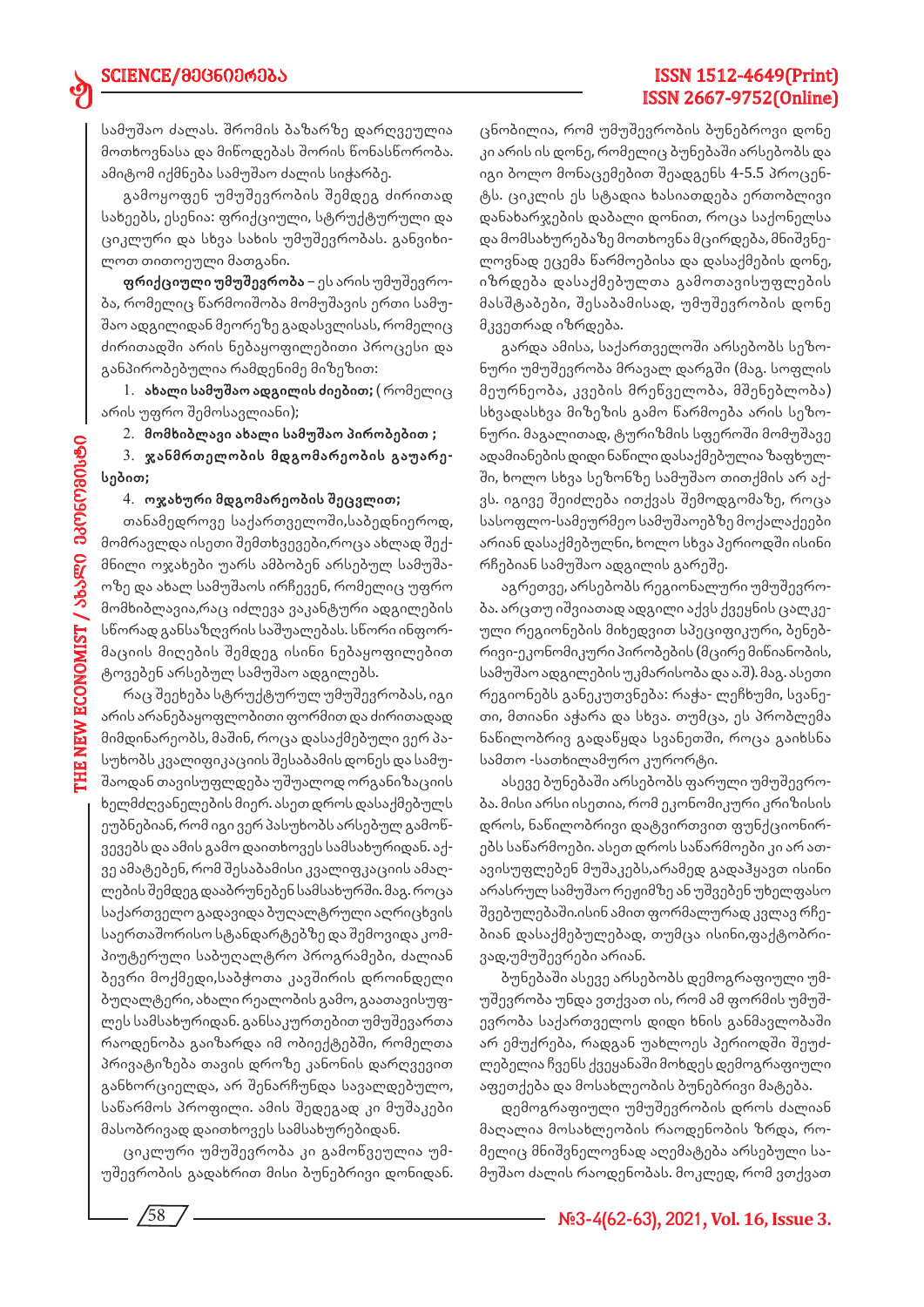# **SCIENCE/მ**მG60მრმბა

d

# ISSN 1512-4649(Print) ISSN 2667-9752(Online)

მოსახლეობის რაოდენობა და სამუშაო ადგილების რაოდენობა არის დაუბალანსებელი მაგ. დემოგრაფიული უმუშევრობის კლასიკური ნიმუში არის სახელმწიფო მიანვარი (იგივე ბირმა) ამ ქვეყანაში თავის დროზე მოხდა დემოგრაფიული აფეთქება, ძალიან მნიშვნელოვნად გაიზარდა ქვეყნის მოსახლობა, ხოლო ეკონომიკა მოუმზადებელი იყო ამ სიტუაციისათვის, რამაც გამოიწვია უმუშევრობის ზრდა.

ასევე, არსებობს ინსტიტუციონალური უმუშევრობა. იგი დაკავშირებულია სამუშაო ძალის მოუქნელ მუშაობასთან. მიუხედავად იმისა, რომ სამუშაო ადგილები არის, მოსახლეობას ეს ინფორმაცია არ მიეწოდება და სამუშაო ადგილები აუთვისებელია.

არსებობს ასევე, ნებაყოფილებითი უმუშევრობა როცა სხვადასხვა გარემოების გამო, თავისი ფიზიკური წყობის, არაშრომითი შემოსავლის გამო, ადამიანებს არ სურთ ჰქონდეთ რეგულარული სამუშაო. სახელმწიფო კანონებზე დაყრდნობით, ზედმეტ მოსახლეობად თუ ზედმეტ მოქალაქედ არიან მიჩნეულები. შეჩერებული უმუშევრების კატეგორიას მიეკუთვნებიან ის ადამიანები, რომლებსაც დაკარგული აქვთ მუდმივი სამუშაო, შეგუებულნი არიან არსებულ მდგომარეობას და ასრულებენ არარეგულირებად სამუშაოს და სჯერდებიან მიზერულ ანაზღაურებას.

ზოგადად უმუშევრობა განიხილება როგორც უმწვავესი, სოციალურ-ეკონომიკური მოვლენა, მისი დონე მეტწილად ასახავს სახელმწიფოების განვითარების ხარისხს. ამ პროცესს საზოგადოებისთვის მოაქვს საკმაოდ ნეგატიური შედეგი, ცალკეული ქვეყნების სოციალურ- ეკონომიკურ და პოლიტიკურ მდგომარეობაზე.

უმუშევრობის ყველაზე ნეგატიური შედეგი არის მთლიანი შიდა პროდუქტის შედარებით დაბალი დონის მოცულობა, როცა მოსახლეობის დიდ ნაწილს ვერ შეაქვს თავისი წვლილ საქონლისა და მომსახურების დოვლათის შექმნაში.

უმუშევრობა თავის ნეგატიურ კვალს ტოვებს ისეთ სოციალურ ფენომენში, როგორიც არის დანაშაული, თავისი ყველანაირი გამოვლინებებით: ყაჩაღობა, ქურდობა, ძარცვა, ძალადობა ოჯახური კონფლიქტები. არცთუ მარტივადაა საქმე ოჯახური ღალატის მიმართულებით. უმრავლეს შემთხვევაში ოჯახის ერთი -ერთი წევრი სამუშაოდ მიდის სხვა რეგიონში ან სხვა ქვეყანაში და არცთუ იშვიადად ქმნის ახალ ოჯახს, რაც მთავარია, ბავშვები წლობით რჩებიან მშობლების ყურადღებისა და მზრუნველობის გარეშე.

ერთი-ერთი ნეგატიური მოვლენა უმუშევრობისა არის ქვეყანაში არსებული დემოგრაფიული ვითარება. ასეთ დროს, ძალიან მცირდება ქორწინება, იზრდება განქორწინებების რიცხვი, რომელიც მოსახლეობის რიცხოვნობას თავის დაღს ასვამს.

უმუშევრობა უარყოფითად მოქმედებს მოსახლეობის ჯანმრთელობის მდგომარეობაზე. ბოლო პერიოდში ძალიან არის მომატებული სისხლის მომოქცევის სისტემის, გულის, ენდოკრინოლოგიური დაავადებები, რომლებიც დაკავშირებულია ნერვულ დაძაბულობასა და არასრულფასოვან კვებასთან. ეს ყველაფერი არის უმუშევრობისა და არასრულფასოვანი ცხოვრების წესით გამოწვეული. ადამიანების მნიშვნელოვანი ნაწილი ბოლო 25 -30 წლის განმავლობაში ექიმთან არ არიან ნამყოფი, ისინი უმუშევრები და შესაბამისად სოციალური პრობლემის წინაშე არიან.

ბოლოს უნდა აღვნიშნო სრულიად ახლა ფენომენი, რომელიც ახლახან აღმოცენდა საქართველოშიეს არის საარჩევნო პროცესებთან დაკავშირებული უმსგავსოება- მოსყიდვა, შანტაჟი, ფსიქოლოგიური და ფიზიკური ძალადობა, რომელიც უკავშირდება ძირითადად სიღარებესა და უმუშევრობას.

ასევე, ისიც უნდა ითქვას, რომ უმუშევრობასაც აქვს რამდენიმე დადებითი მნიშვნელობის მქონე ფაქტორიც, ესენია:

1. არსებობს მუდმივი კონკურენცია მომუშვეთა შორის.

2. არსებობს შრომის მწარმოებლობის სტიმულირების მომენტები.

3. დასაქმებულთა სოციალური სტატუსის იზრდება.

*•* ამრიგად, განვიხილეთ უმუშევრობის არსი, მისი სახეები და წარმოქმნის მიზეზები. იმის მიუხედავად გრძელვადიანია თუ მოკლევადიანია უმუშევრობა, იგი მაინც თამაშობს ნეგატიურ როლს ქვეყნის ეკონომიკურად განვითარების საქმეში,თუმცა მასაც კი გააჩნია დადებითი მომენტები, რომლებიც გამოიხატება იმით, რომუმუშევრობა ქმნის გარკვეულ რეზერვებსა და ზრდის მომუშავეთა კონკურენციას.

შეგვიძლია ვთქვათ, რომ უმუშევრობა იყო და არის განვითარებადი ქვეყნებისთვის, მისი აღორძინებისთვის უმთავრეს პრობლემა. მეტი სიცხადისათვის უნდა მოვიყვანოთ საქართველოს მაგალითი. უმუშევრობის დონე 2010 წელს იყო 27,2 პროცენტი, რომელიც 2012 წელს უმნიშვნელოდ შემცირდა და შეადგინა 26.7 %, 2020 წელს მიაღწია 18.5 პროცენტს. ეს ყველაფერი უკავშირდება კო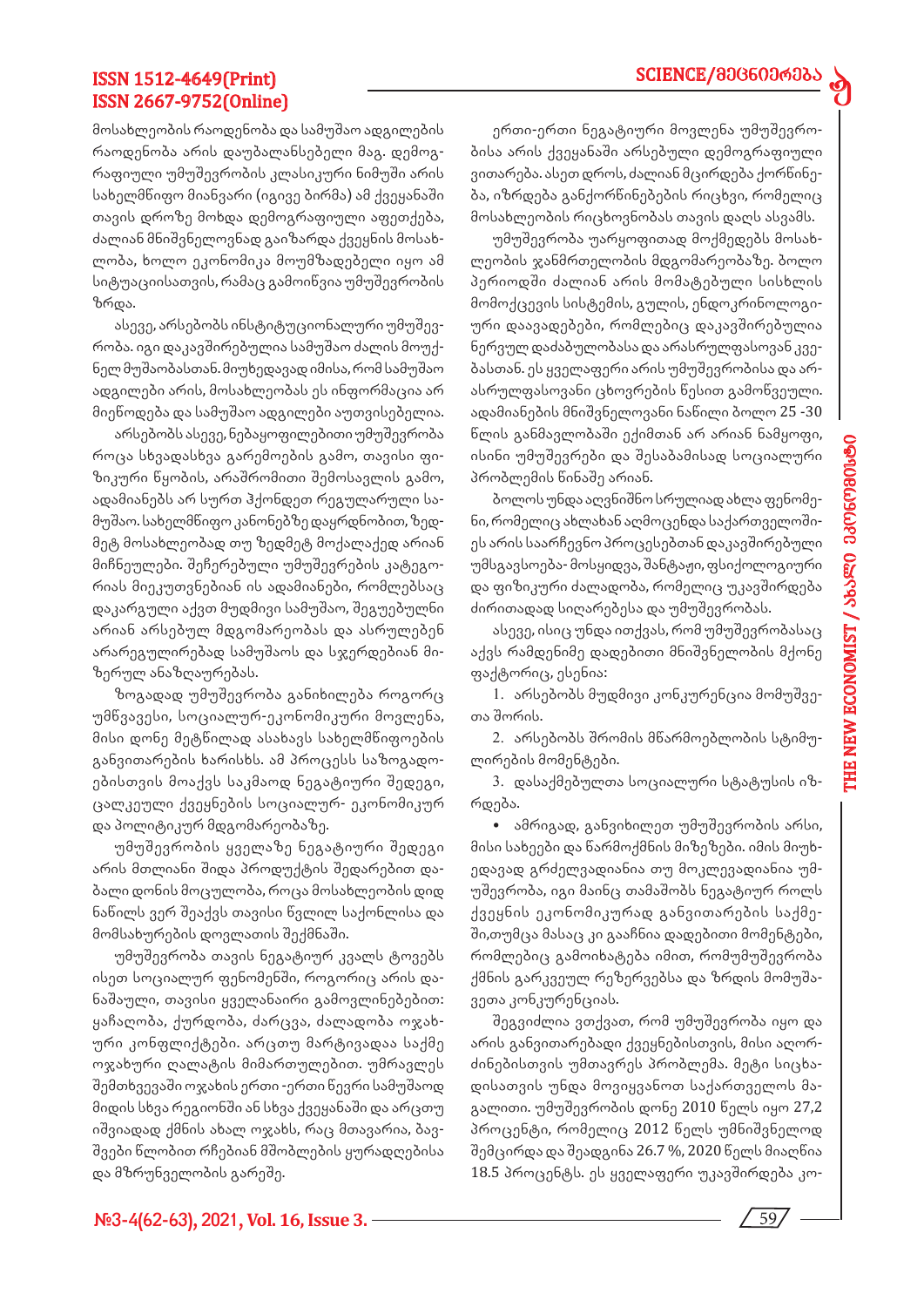ვიდ პანდემიას. მთელი მსოფლიო იყო ჩაკეტილი და მოსახლეობა ვერ მიდიოდა საზღვარგარეთ, ვერც ევროკავშირის ქვეყნებსა და ვერც ა.შ.შ-ში.

ძალიან საინტერესოა უმუშევრობის მონაცემები გენდერულ ჭრილში.2012 წელს კაცების 25 % იყო უმუშევარი, ეს მაჩვენებელი შემცირდა 2016 წელს 17,6 % -მდე, ხოლო 2020 წელს შეადგინა 16,2 %. რაც შეეეხება, ქალებს, 2010 წელს იყო 28,9 %, ხოლო 2020 წელს ეს მონაცები შემცირდა და შეადგინა 20,2 %.

ძალიან საინტერესოა, როგორ ნაწილდება ეს მონაცემები ქალაქისა და სოფლის მოსახლეობას შორის. 2010 წელს სამუშაო ძალის 29,8 % იყო უმუშევარი ქალაქში. ეს მონაცემი დაეცა 2020 წელს და შეადგინა 20,3 %. რაც შეეხება სოფლის მოსახლეობას, უმუშევრებში მათი წილი იყო 23,3 %, ხოლო 2020 წელს კი -15,8 %. უმუშევრობის დონე სოფლად 5 პროცენტით ნაკლებია, ვიდრე ქალაქებში. ის ფაქტი, რომ დიდ ქალაქებში თვითდასაქმულთა დიდი ნაკადია,ამ დროს ისინი სოფელში რომ დასაქმებულიყვნენ, ეს სხვაობა კიდევ უფრო მეტი იქნებოდა. ჩვენ არ ვუტყდებით საკუთარ თავს, რომ ვართ აგრარული მეურნეობის, მიწათმოქმედი ქვეყანა.

საინტერესოა უმუშევრობის მონაცემები ასაკობრივი ჯგუფების მიხედვით. 20-24 წლის ახალგაზრდებში ეს მონაცემი შეადგენს 38,3 %, ხოლო 25 -29 ასაკობრივი ჯგუფის ახალგაზრდები უფრო მეტად პოულობენ სამსახურს. 2020 წელს უმუშევარი იყო 23,2 %.ასევე დიდია 35-39 წლის ახალგაზრდების ხვედრითი წილი დაუსაქმებელ ადამიანებში. 2020 წელს ის შეადგენდა 20,8 პროცენტს.

საქართველოს საბაზრ ეკონომიკის ერთ-ერთ უმთავრეს გამოწვევად დასაქმების ზრდა და უმუშევრობის დონის შემცირება წარმოადგენს, რაც შესაბამისად ქვეყნის ეკონომიკური პოლიტიკის უმნიშვნელოვანეს პრიორიტეტს წარმოადგენს. ზოგადად, საბაზრო ეკონომიკის პირობებში კერძო სექტორის შემდგომი განვითარება და ზრდა უმუშევრობის შემცირების ყველაზე ეფექტიანი მექანიზმია. ამასთან, უმუშევრობის შემცირებისა და დასაქმების ზრდის მიმართულებით ეფექტიანი ეკონომიკური პოლიტიკის განსახორციელებლად.

ჩვენ განვიხილეთ, უმუშევრობის არსი და მისი სოციალურ ეკონომიკური შედეგები. ახლა ასევე საინტერესოა, დასაქმის არსი და რა ხდება ამ მხრივ ჩვენს ქვეყანაში. უნდა ითქვას, რომ მოსახლეობა ბუნებაში იყოფა აქტიურ და პასიურ მოსახლეობად. შრომის საერთაშორისო ბიუროს თანახმად, აქტიური მოსახლეობას მოიცავს ანაზღაურებად სამუშაოს მქონე პირების დასაქმების დონეს.არსებობს უმუშევრობის განსაზღვრის სამი გზა: 1. როგორც ფიქსირებული მოსახლეობის აქტიური პირებისა და ფიქსირებული კატეგორიის მთლიანი მოსახლეობის თანაფარდობა; 2. როგორც სამუშაო მქონე აქტიური მოსახლეობისა და მთლიანი მოსახლეობის თანაფარდობა; 3. როგორც სამუშაოს მქონე პირებისა და აქტიური მოსახლეობის თანაფარდობა. თუ პირველი თანაფარდობა არის არის 50 %, ეს იმის ნიშნავს, რომ მოცემულ ქვეყანაში აქტიურ მოსახლეობას შედგენს 50 %-ი.თუ მეორე თანაფარდობა არის 45%-ი, მაშინ სამუშაოს მქონე პირთა რაოდენობა არის მთლიანი მოსახლეობის 45 %-ი. მესამე თანაფარდობა თუ, ვთქვათ, არის 95 %, მაშინ ყოველ 100 შრომისუნარიანი პირიდან დასაქმებულია 95 პირი, ანუ უმუშევრობის დონე არის 5 %. საინტერესოა, საქართველოში დასაქმებულთა განაწილების პროცესი საკუთრების ფორმების მიხედვით.

ISSN 1512-4649(Print) ISSN 2667-9752(Online)

2007 წელს სახელმწიფო სექტორში დასაქმებული იყო 321,3 ათასი ადამიანი, ხოლო არასახელმწიფო სექტორში — 1,2561 ათასი ჩვენი მოქალაქე. იმ დროს, როცა სახელმწიფო სექტორში ბოლო პერიოდში ძალიან გაიზარდა მოსამსახურეთა რიცხვი, 2020 წ. 947,1 ათასამდე შემცირდა არასახელმწიფო სექტორში დასაქმებულთა რაოდენობა. პასუხი არის ცალსახა, ჩვენთან კერძო სექტორი არ ქმნის სამუშაო ადგილებს.

ასევე, საინტერესოა დასაქმება ეკონომიკური საქმიანობის მიხედვით. მაგ. სოფლის, სატყეო და თევზის მეურნეობაში 2020 წელს იყო 202 ათასი დასაქმებული, როცა ეს მონაცები 2017 წელს 246 ათასია.

გაზრდილია საბითუმო და საცალო ვაჭრობის, ავტომობილებისა და მოტოციკლეტების შემკეთებელთა რაოდენობა. მაგ, 2017 წელს ამ სფეროში დასაქმებული იყო 174 ათასი ადამიანი, ხოლო 2020 წელს ეს რიცხვი 188 ათასამდე გაიზარდა. ყოველივე ეს აჩვენებს, რომ ჩვენ ვართ ძირითადში ვაჭრობის სფეროში დასაქმებული ერი და არა მწარმოებელი.როგორც ვხედავთ, ძალიან არის გაზრდილი ავტომანქანებისა და მოტოციკლეტების ხელოსნების რიცხვი. ეს აჩვენებს იმას, რომ ძირითადში ჩვენი მოქალაქეები ყიდულობებ ძველ, ამორტიზებულ მანქანებს, რომლებიც საჭიროებს სერიოზულ რემონტს.

ასევე დადებითი დინამიკა აქვს ტრანსპორტისა და და საწყობების სფეროში დასაქმებულთა რიცხოვნობას. 2017 წელს აქ დასაქმებული იყო 70,1 ათასი ადამიანი, ხოლო 2020 წელს მათი რიცხვი 79,2

ed

 $\sqrt{60}$